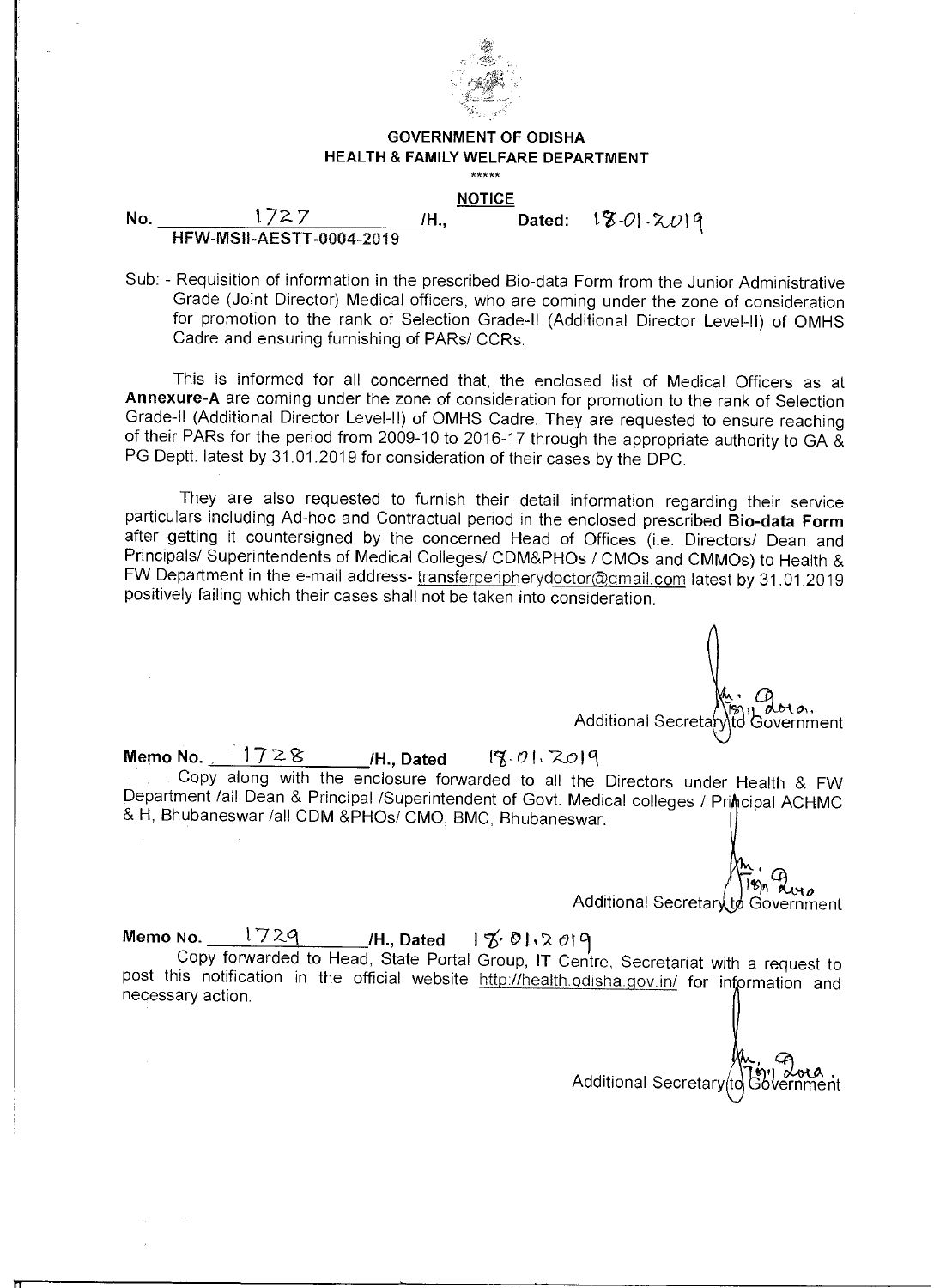$\ddot{\cdot}$  $\frac{1}{2}$  $\ddot{\cdot}$  $\frac{1}{2}$  $\frac{1}{2}$ ÷

 $\ddot{\cdot}$ 

- 1. Name
- 2. Date of Birth
- 3. Home District
- 4. Permanent address
- 5. Qualification/ Specialisation, if any
- 6. MCI Registration No.
- 7. No. and date of posting order : (Notification No. Date and OPSC SI No.)
- 8. Date of joining into Govt. Service
- 9. Incumbency

|     | Place of posting | From | Remarks |
|-----|------------------|------|---------|
| No. |                  |      |         |
|     |                  |      |         |
|     |                  |      |         |
|     |                  |      |         |

#### 10. Training status

| -SI<br>No. | training course |  | Description of the $\vert$ Place of training | Duration of the training<br>course |  |  |
|------------|-----------------|--|----------------------------------------------|------------------------------------|--|--|
|            |                 |  |                                              | From                               |  |  |
|            |                 |  |                                              |                                    |  |  |
| $\sim$     |                 |  |                                              |                                    |  |  |
|            |                 |  |                                              |                                    |  |  |

### 11. Status of leave taken

| SI<br>No.      | Description of the From | To | Whether           |
|----------------|-------------------------|----|-------------------|
|                | leave                   |    | sanctioned or not |
| 1 <sub>1</sub> | Study leave             |    |                   |
| 2.             | Earned Leave            |    |                   |
| $\mathbf{3}$   | Commuted leave          |    |                   |
| 4              | <b>HPL</b>              |    |                   |
| 5.             | EOL                     |    |                   |
| 6.             | Maternity/ Paternity    |    |                   |
| 7.             | Any other               |    |                   |

Certified that the above information furnished by me is true to the best of my knowledge and belief and verifiable by records. If any of the above information is found incorrect , I shall be liable to be proceeded against under OCS(CC&A)Rules, 1962.

> Full signature of the Medical Officer Date : Mobile Phone No.

Counter signed

Seal and signature of the Counter signing authority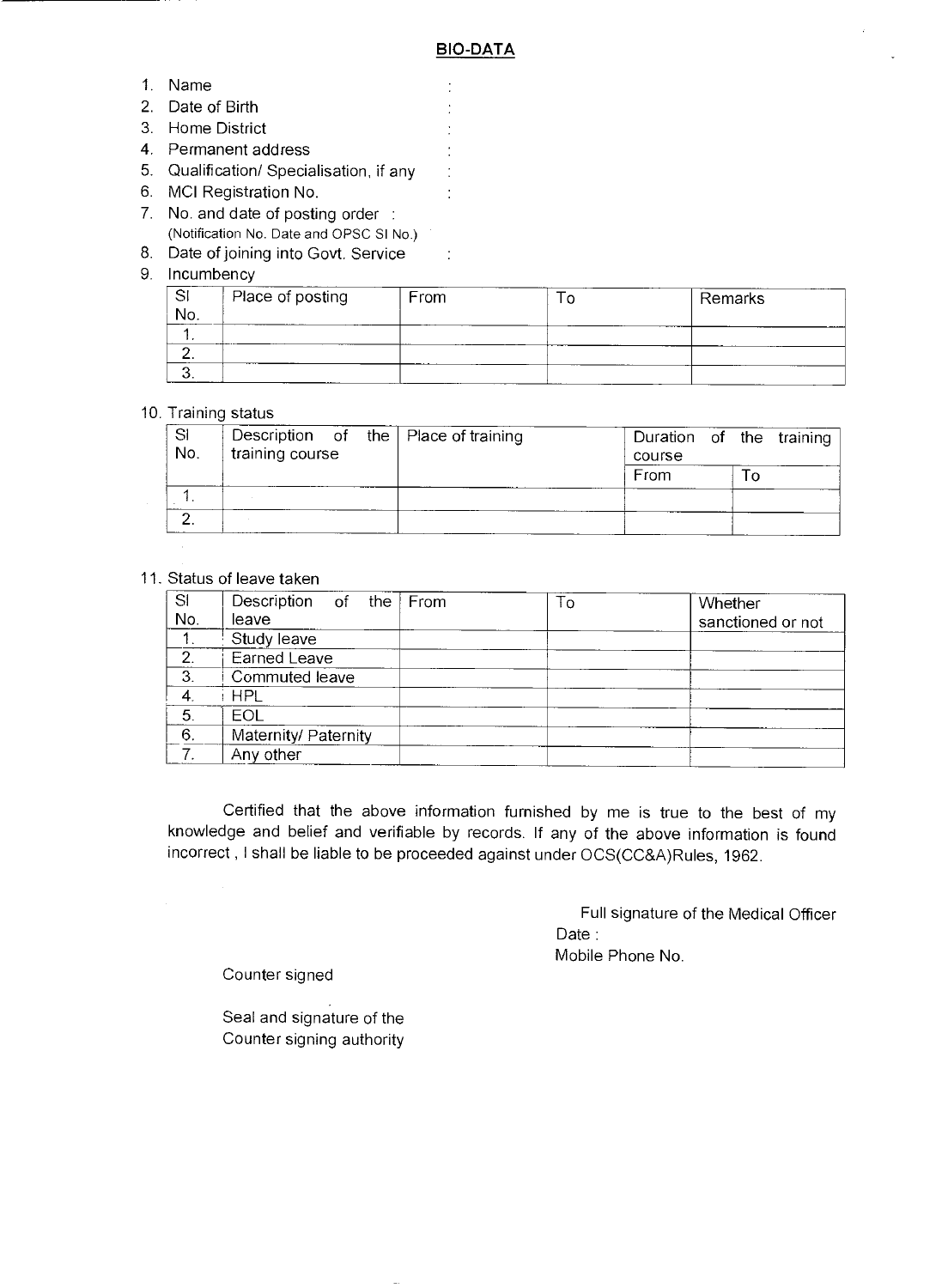## ANNEXURE-A

# List of Junior Administrative Grade Medical Officers (Joint Directors) coming under Zone of Consideration for promotion to the rank of Selection Grade-II (Additional Director Level-II) of OMHS Cadre

| GOVT.                          | SL NO.           | NAME OF THE MEDICAL OFFICERS                       | DATE OF BIRTH           |
|--------------------------------|------------------|----------------------------------------------------|-------------------------|
| NOTIFIACTION NO.<br>/YR/SL.NO. |                  |                                                    | (DD/MM/YYYY)            |
| 27908/81/66                    | $\mathbf{1}$ .   |                                                    |                         |
| 56/84/104                      | 2.               | DR. MANASH CH. BISWAL                              | 06-04-1957              |
| 56/84/110                      | $\overline{3}$ . | DR. KRUSHNA CHANDRA SAHOO                          | 15-03-1957              |
| 56/84/236                      | 4 <sub>1</sub>   | Dr. ARUN KUMAR DAS                                 | 18-08-1957              |
| 56/84/262                      | 5.               | Dr. NIRMAL KUMAR DIXIT                             | 06.04.1957              |
| 25285/86/53                    | 6.               | DR. BASANTA KU. NAIK, ST                           | 01-11-1957              |
| 25285/86/55                    | 7.               | Dr. BIRANCHI NARAYAN BARIK                         | 23.11.1959              |
| 25285/86/85                    | 8.               | DR. JITENDRA MOHAN BEBARTA                         | 17-02-1961              |
| 25285/86/139                   | 9.               | DR. RAM GOPAL AGRAWALL                             | 29-03-1958              |
| 25285/86/157                   | 10.              | DR. TRILOCHAN PRADHAN                              | 05-10-1958              |
| 25285/86/185                   | 11.              | DR. PRAVAT KUMAR PATTANAIK                         | 05-02-1960              |
| 38050/86/13                    | 12.              | DR. PRADEEP KU, PATRO                              | 07-05-1961              |
| 38050/86/22                    | 13.              | DR. GEETANJALI PATTANAIK                           | 02-02-1957              |
| 38050/86/37                    | 14.              | Dr. NIRUPAMA SADANGI                               | 18.03.1960              |
| 38050/86/40                    | 15.              | DR. SUJATA MISHRA (NO. 1)                          | 22-12-1959              |
| 38050/86/56                    |                  | DR. NIRANJANA NANDA                                | 04-06-1959              |
| 38050/86/59                    | 16.<br>17.       | DR. SURESH CH. MISHRA                              | 29-06-1958              |
| 38050/86/73                    | 18.              | DR. SANKARLAL AGRAWALLA                            | 03-01-1959              |
| 38050/86/93                    | 19.              | Dr. RANJITA BISWAL                                 | 13-03-1960              |
| 38050/86/142                   | 20.              | Dr. KARNA NAYAK                                    | 08.11.1960              |
| 38050/86/157                   |                  | Dr. RAGHUNATH MISHRA                               | 17-07-1957              |
| 38050/86/162                   | 21.<br>22.       | DR. DAITARI SAHOO                                  | $\bar{z}$<br>01-02-1958 |
| 38050/86/166                   | 23.              | Dr. SYAMA PRASAD PANIGRAHI                         | 01.04.1960              |
| 38050/86/192                   | 24.              | DR. NABIN KISHORE PANIGRAHI                        | 06-04-1960              |
| 38050/86/205                   | 25.              | Dr. NIMAIN CHARAN NAYAK                            | 08.01.1959              |
| 38050/86/228                   | 26.              | DR. SUBASH CH. DASH                                | 05-04-1958              |
| 38050/86/268                   | 27.              | Dr. ARUN Ku. BISWAL                                | 24-09-1960              |
| 38050/86/276                   | 28.              | Dr. SUDHANSU KUMAR GIRI<br>Dr. BIJAYA KUMAR PANDA  | 05.06.1959              |
| 38050/86/305                   | 29.              |                                                    | 01-04-1960              |
| 38050/86/312                   | 30.              | Dr. MANASH RANJAN DAS                              | 16-05-1957              |
| 11580/87/05                    | 31.              | Dr. NARESH KUMAR SARANGI                           | 02-08-1958              |
| 11580/87/10                    | 32.              | Dr. ANSARUL HASSAN KHAN<br>Dr. MANORANJAN SAHOO    | 25.11.1959              |
| 11580/87/30                    | 33.              | Dr. BIBHUTI BHUSAN PADHI                           | 08.12.1959              |
| 11580/87/54                    | 34.              | Dr. SANTOSH Ku. PADHI                              | 03-12-1960              |
| 11580/87/58                    | 35.              | Dr. KULAMANI BARAL                                 | 10-07-1961              |
| 11580/87/63                    | 36.              | Dr. NILAKKSHI SIRCAR                               | 02-05-1959              |
| 11580/87/65                    | 37.              | Dr. BHABANI SANKAR ACHARYA                         | 24-11-1961              |
| 11580/87/86                    | 38.              | Dr. SANTOSH KUMAR JENA                             | 01-05-1957              |
| 11580/87/90                    | 39.              | Dr. BIBHU PRASAD MISHRA                            | 01-05-1959              |
| 11580/87/94                    | 40.              |                                                    | 08.03.1959              |
| 11580/87/101                   | 41.              | Dr. NIRMAL KUMAR NAIK                              | 08-02-1960              |
| 11580/87/105                   | 42.              | Dr. SUDHANSU SEKHAR SARANGI<br>Dr. MAMATA MOHANTY  | 04-05-1959              |
| 11580/87/114                   | 43.              |                                                    | 04.03.1958              |
| 11580/87/115                   | 44.              | Dr. MIHIR KUMAR MOHAPATRA<br>Dr. CHITARANJAN PATRA | 02-11-1958              |
| 11580/87/118                   | 45.              | Dr. BHARAT CH DAS                                  | 02-02-1957              |
| 11580/87/121                   | 46.              | Dr. PRADEEP KUMAR HOTA                             | 14-02-1960              |
| 11580/87/122                   | 47.              | Dr. MINA KUMARI DWARI                              | 22.04.1961              |
| 2126/89/14                     | 48.              |                                                    | 01-11-1958              |
|                                |                  | Dr. JAYA KRISHNA TRIPATHY                          | 18-04-1963              |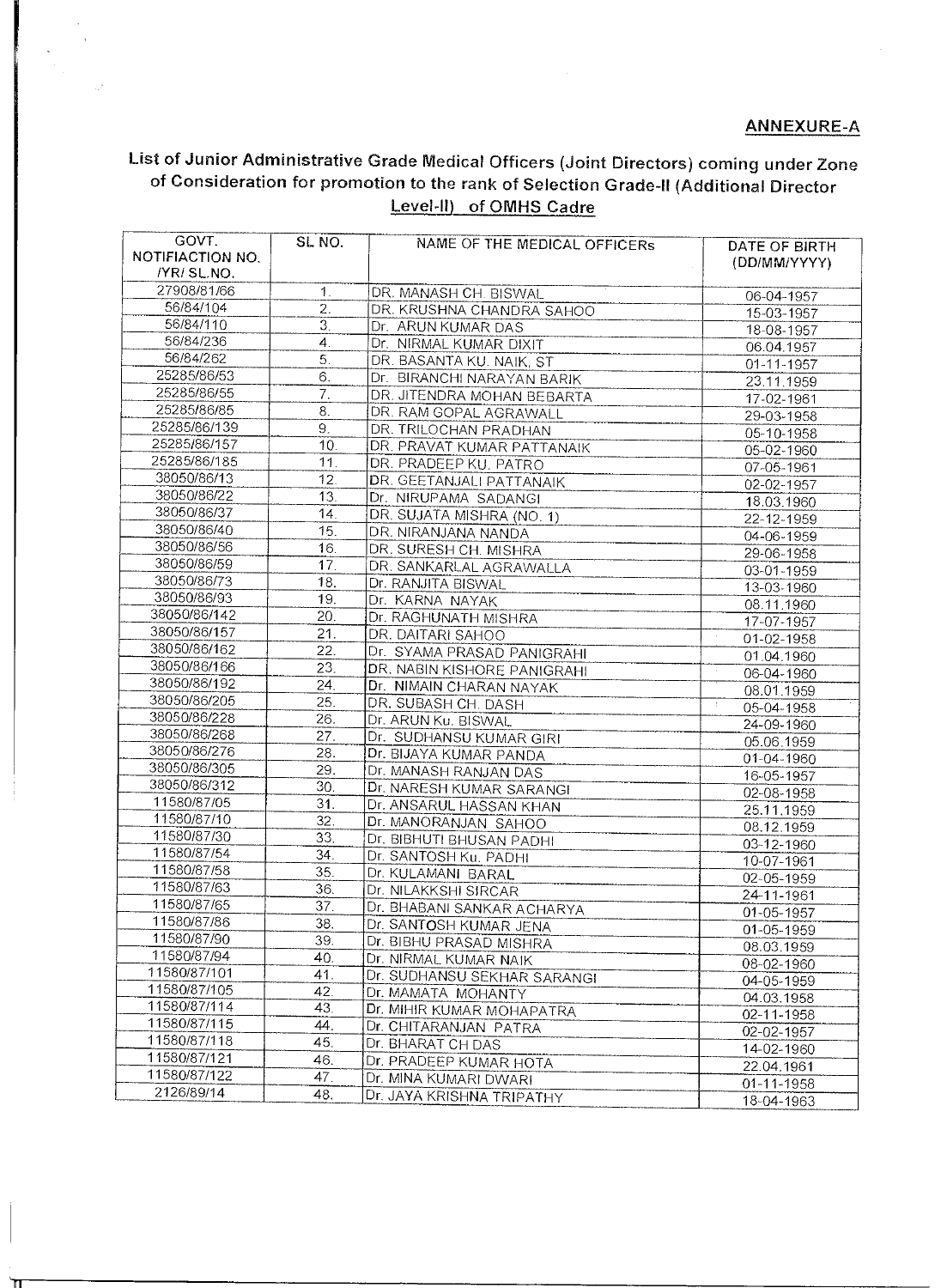| 2126/89/39                 | 49.        | Dr. SEBAK MEHER               | 08-01-1961               |
|----------------------------|------------|-------------------------------|--------------------------|
| 2126/89/58                 | 50.        | Dr. JYOTI PRAKASH MISHRA      | 24-12-1960               |
| 2126/89/114                | 51.        | Dr. ANANDA GOPAL MOHANTY      | 02.07.1963               |
| 2126/89/135                | 52.        | Dr. PRAMOD KUMAR PATNAIK      | 29.03.1963               |
| 2126/89/149                | 53.        | Dr. SIRISH PATEL              | 14-06-1960               |
| 2126/89/187                | 54.        | Dr. UMA PRASAD BISWAL         | 16.08.1960               |
| 2126/89/206                | 55.        | Dr. BISHNU NARAYAN PATRA      | 29-03-1959               |
| 2126/89/222                | 56.        | DR. NARAYAN PRASAD BEHERA, SC | 05-02-1957               |
| 12904/89/11                | 57.        | Dr. PRAKASH CHANDRA BAL       | 24.08.1960               |
| 12904/89/14                | 58.        | Dr. DIBYA KISHORE PATI        | 22-10-1960               |
| 12904/89/15                | 59.        | Dr. BIMAL CH RATH             | 09-10-1960               |
| 17867/89/10                | 60.        | Dr. ITISHREE MISHRA           | 05.11.1963               |
| 17867/89/12                | 61.        | Dr. SANGHAMITRA PANDA         | 15-06-1963               |
| 17867/89/14                | 62.        | Dr. JALADHAR MEHER            | 05.10.1959               |
| 17867/89/16                | 63.        | Dr. NIMAI CHARAN JENA         | 03-01-1961               |
| 17867/89/19                | 64.        | Dr. KANHEIRAM MOHAPATRA       | 10-05-1961               |
| 17867/89/20                | 65.        | Dr. MRUTYUNJAYA MOHAPATRA     | 20.06.1961               |
| 17867/89/22                | 66.        | Dr. BISWANATH DAS             | 04-06-1962               |
| 17867/89/27                | 67.        | Dr. RAJENDRA KUMAR PATY       | 04-06-1959               |
| 17867/89/29                | 68.        | Dr. PRAMOD KUMAR PANDA        | 11-03-1960               |
|                            |            | Dr. PRAVAT KUMAR RATH         | 12-05-1963               |
| 17867/89/30                | 69.<br>70. | Dr. CHHATISH CHANDRA MOHANTA  | 01-01-1961               |
| 17867/89/33<br>17867/89/34 | 71.        | Dr. SK KALLIM ULLAHA          | 11.07.1961               |
|                            | 72.        | Dr. PANCHANAN NAYAK           | 02-01-1958               |
| 17867/89/38                | 73.        | Dr. GANGADHAR SAHU            | 19-05-1960               |
| 17867/89/40                |            | Dr. DHANURJAYA MOHANTA        | 16-06-1961               |
| 17867/89/41                | 74.        |                               | 02-03-1963               |
| 24706/89/4                 | 75.        | Dr. SNIGDHAMAYEE MOHANTY      | 02-04-1959               |
| 24706/89/5                 | 76.        | Dr. KANHU CHARAN NAYAK        |                          |
| 24706/89/7                 | 77.        | Dr. DILLIP KU. JENA           | 22-07-1962               |
| 24706/89/12                | 78.        | Dr. PUSPITA MOHANTY           | 01.07.1961               |
| 24706/89/16                | 79.        | Dr. BRAJA BANDHU DASH         | 08-01-1961               |
| 24706/89/20                | 80.        | Dr. SUBODHA KU BEJ            | 10-04-1959<br>24-05-1960 |
| 24706/89/21                | 81.        | Dr. PRANAB SANKAR DASH        |                          |
| 24706/89/24                | 82.        | Dr. NILAMADHAB SATAPATHY      | 01-07-1962               |
| 24706/89/27                | 83.        | Dr. KARNA RAM MOHANTA         | 03.01.1959               |
| 24706/89/33                | 84.        | Dr. DEBANANDA BHOI            | 20-06-1959               |
| 24706/89/36                | 85.        | Dr. PUSPANJALI MISHRA         | 14-12-1961               |
| 24706/89/39                | 86.        | Dr. GURU PRASAD MAHANTA       | 05.05.1962               |
| 24706/89/41                | 87.        | Dr. MANJURANI JENA            | 01-06-1962               |
| 24706/89/43                | 88.        | Dr. KALYAN KUMAR SARKAR       | 18-11-1959               |
| 24706/89/48                | 89.        | Dr. NAGENDRANATH MOHAPATRA    | 09-02-1964               |
| 24706/89/53                | 90.        | Dr. B SURYA RAO               | 12-04-1963               |
| 24706/89/54                | 91.        | Dr. GIRISH CHANDRA PATI       | 10.12.1962               |
| 24706/89/56                | 92.        | Dr. PRAFULLA KUMAR NAIK       | 25-04-1960               |
| 24706/89/60                | 93.        | Dr. ISHANI MITRA              | 31-12-1962               |
| 24706/89/62                | 94.        | Dr. KUNJA BEHARI SAMAL        | 01-03-1962               |
| 24706/89/64                | 95.        | Dr. PRAFULLA CHANDRA GOUDA    | 04-03-1960               |
| 24706/89/67                | 96.        | Dr. SATYARANJAN PANIGRAHI     | 10-01-1960               |
| 24706/89/68                | 97.        | Dr. GOPAL CHANDRA PATANAIK    | 10-04-1962               |
| 24706/89/69                | 98.        | Dr. PADMALOCHAN PANDA         | 27-11-1957               |
| 24706/89/70                | 99.        | Dr. AMULYA KUMAR DAS          | 04.05.1964               |
| 24706/89/71                | 100.       | Dr. SARAT CHANDRA NAIK        | 28.07.1957               |
| 24706/89/73                | 101.       | Dr. MANAGOBINDA SRICHANDAN    | 04-04-1964               |
| 24706/89/76                | 102.       | Dr. BIRAJA SANKAR RATH        | 25-02-1960               |
| 52453/89/03                | 103.       | DR. ASHOK KU.DAS, SC          | 03-10-1962               |
| 52453/89/04                | 104.       | DR. MINATILATA DAS, SC        | 17-02-1963               |
| 52453/89/05                | 105.       | Dr. SUSANTA KUMAR BEHERA      | 16-03-1964               |
| 52453/89/06                | 106.       | DR. SASHIKANTA SETHI, SC      | 16-07-1963               |
|                            |            |                               |                          |

 $\sim 10^{-10}$ 

 $\mathcal{L}^{(1)}$ 

 $\sim 10^{-10}$  $\alpha_{\rm c}$  ,  $\beta_{\rm c}$  $\sim 3$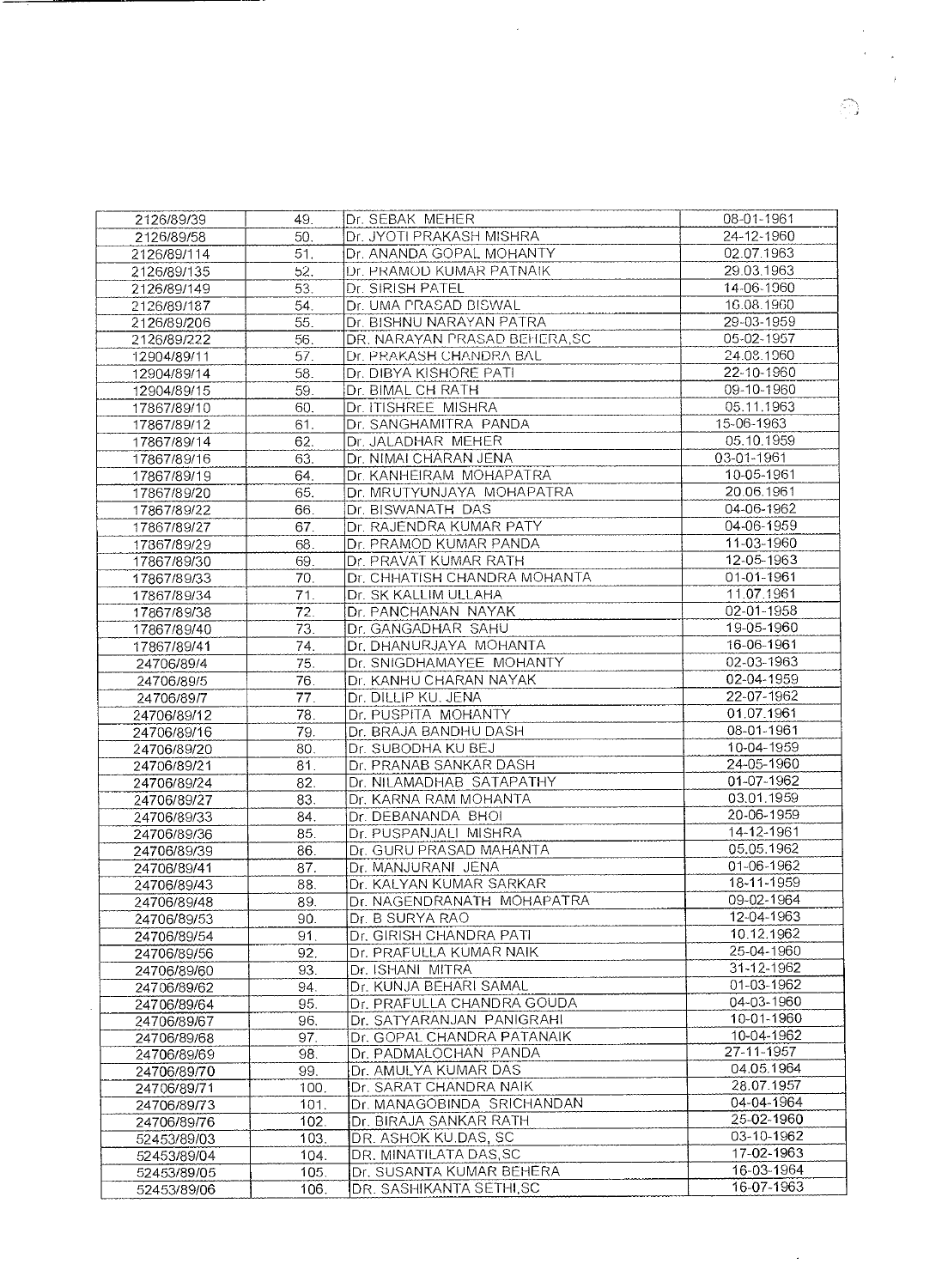| 52453/89/11                  | 107.         | DR. LATIKA BEHERA, SC                              | 08-06-1964 |
|------------------------------|--------------|----------------------------------------------------|------------|
| 52453/89/14                  | 108.         | DR. BISWAMBAR BEHERA, SC                           | 05-04-1963 |
| 52453/89/21                  | 109.         | DR. PUSPA NILIMA LAKRA                             | 08-04-1961 |
| 52453/89/24                  | 110.         | Dr. BRAJA KISHORE BHOI                             | 02-10-1959 |
| 38854/90/5                   | 111.         | Dr. PRASANTA KU MISHRA                             |            |
| 38854/90/6                   | 112.         | Dr. SASANKA KABI SATPATHY                          | 13-02-1962 |
| 38854/90/10                  | 113.         |                                                    | 01-07-1961 |
|                              |              | Dr. PURNA CHANDRA PRADHAN                          | 20.05.1961 |
| 38854/90/11                  | 114.         | Dr. SITANSHU SEKHARE SATPATHY                      | 21-04-1961 |
| 38854/90/13                  | 115.         | Dr. SHYAM SUNDAR MOHAPATRA                         | 02-06-1963 |
| 38854/90/14                  | 116.         | Dr. SUKANTA PANIGRAHI                              | 10-02-1962 |
| 38854/90/17                  | 117.         | Dr. SATRUGHNA DAS                                  | 14-11-1960 |
| 38854/90/18                  | 118.         | Dr. ARUN KUMAR SAHOO                               | 02-06-1961 |
| 38854/90/21                  | 119.         | Dr. SUKANTA CHANDRA RATH                           | 03-07-1962 |
| 38854/90/22                  | 120.         | Dr. LAXMINARAYAN BISOI                             | 23-01-1961 |
| 38854/90/23                  | 121.         | Dr. BRAJENDRA KUMAR PANDA                          | 10-04-1957 |
| 38854/90/24                  | 122.         | Dr. ANTARJYAMI MISHRA                              | 15-07-1961 |
| 38854/90/25                  | 123.         | Dr. KALYANI MISHRA                                 | 05-07-1964 |
| 38854/90/30                  | 124.         | Dr. RANJIT KU BARAL                                | 03.02.1961 |
| 38854/90/35                  | 125.         | Dr. SHREE RAY                                      | 01-11-1962 |
| 38854/90/38                  | 126.         | Dr. PRADEEP KUMAR NAIK                             | 24-09-1961 |
| 38854/90/39                  | 127.         | Dr. MANAS RANJAN PANDA                             | 18.06.1962 |
| 38854/90/42                  | 128.         | Dr. ABANINDRA MISHRA                               | 21.06.1961 |
| 38854/90/43                  | 129.         | Dr. RAKESH KU SAHOO                                |            |
| 38854/90/44                  | 130.         | Dr. DEVI PRASAD MOHAPATRA                          | 24-05-1963 |
| 38854/90/48                  | 131.         |                                                    | 07-03-1963 |
| 38854/90/51                  | 132.         | Dr. BHAKTA MOHAN SWAIN                             | 15-02-1962 |
| 38854/90/52                  |              | Dr. DILIP KUMAR PATNAIK                            | 21-04-1963 |
|                              | 133.         | Dr. NIROD KUMAR SAHOO                              | 25-05-1961 |
| 38854/90/53                  | 134.         | Dr. SAROJ RANJAN SWAIN                             | 02/02/1962 |
| 38854/90/56                  | 135.         | Dr. TAHASIL SAHOO                                  | 25-06-1960 |
| 38854/90/57                  | 136.         | Dr. SHYAM PRAKASH DAS                              | 04-09-1963 |
| 38854/90/61                  | 137.         | Dr. JIBAN BALLAV SARANGI                           | 23-06-1960 |
| 38854/90/62                  | 138.         | Dr. UMAKANTA SAHOO                                 | 18.11.1961 |
| 38854/90/65                  | 139.         | Dr. SIBASISH MOHARANA                              | 07-06-1962 |
| 38854/90/64                  | 140.         | Dr. PRAMOD KUMAR BARIK                             | 09.02.1962 |
| 38854/90/66                  | 141.         | Dr. DIPAK NATH                                     | 04-07-1957 |
| 38854/90/67                  | 142.         | Dr. RANJAN MITRA                                   | 10/04/1963 |
| 38854/90/69                  | 143.         | Dr. CHOUDHURY NIHARRANJAN PRAHARAJ                 | 07/06/1961 |
| 38854/90/72                  | 144.         | Dr. PRAVAKAR SAHOO                                 | 04/02/1961 |
| 38854/90/75                  | 145.         | Dr. GAYADHAR SAHOO                                 | 07.01.1957 |
| 38854/90/81                  | 146.         | Dr. SANDHYARANI PATNAIK                            | 05/04/1961 |
| 38854/90/82                  | 147.         | Dr. PRASANNA KU TRIPATHY                           | 09/02/1962 |
| 38854/90/83                  | 148.         | Dr. SANTANU KUMAR DASH                             | 05.07.1959 |
| 38854/90/84                  | 149.         | Dr. MINAKETAN MOHANTY                              | 23/02/1962 |
| 38854/90/86                  | 150.         | Dr. MANOJ Ku. PANDA                                | 30.5.1964  |
| 38854/90/92                  | 151.         | Dr. KANAKLATA SAHOO                                | 20.10.1962 |
| 38854/90/93                  | 152.         | Dr. SIMANTINI ROUT                                 | 22.10.1963 |
| 38854/90/95                  | 153.         | Dr. MINATI SATAPATHY                               |            |
| 38854/90/98                  | 154.         | Dr. PARESH CHANDRA NANDI                           | 10/12/1962 |
| 38854/90/103                 | 155.         | Dr. DEBANANDA SUBUDHI                              | 25/05/1962 |
| 38854/90/106                 | 156.         | Dr. PRATAP CHANDRA SATAPATHY                       | 24.06.1960 |
| 38854/90/107                 | 157.         |                                                    | 01.07.1962 |
| 38854/90/110                 | 158.         | Dr. GIRIJA SANKAR DAS                              | 27/05/1962 |
| 38854/90/112                 |              | Dr. PRASANTA KUMAR PATRA                           | 29.01.1963 |
|                              | 159.         | Dr. PRASANTA KISHORE DASH                          | 01/04/1963 |
| 38854/90/114                 | 160.         | Dr. RABINDRANATH MISHRA                            | 06.02.1962 |
| 38854/90/116                 | 161.         | Dr. SUDHARAM CHANDRA PATRA                         | 08/01/1962 |
| 38854/90/119                 |              |                                                    |            |
|                              | 162.         | Dr. BENUDHARA NAYAK                                | 18.06.1957 |
| 38854/90/120<br>38854/90/122 | 163.<br>164. | Dr. SUSIL KUMAR PARIDA<br>Dr. CHANDRAKANTI ACHARYA | 01.03.1960 |

 $\label{eq:3.1} \begin{split} \mathcal{P}^{\text{in}}_{\text{in}}(\mathcal{G}) = \mathcal{P}^{\text{in}}_{\text{in}}(\mathcal{G}) \,, \qquad \qquad \mathcal{P}^{\text{in}}_{\text{in}}(\mathcal{G}) = \mathcal{P}^{\text{in}}_{\text{in}}(\mathcal{G}) \,, \end{split}$ 

H.

 $\mathcal{L}_{\mathcal{A}}$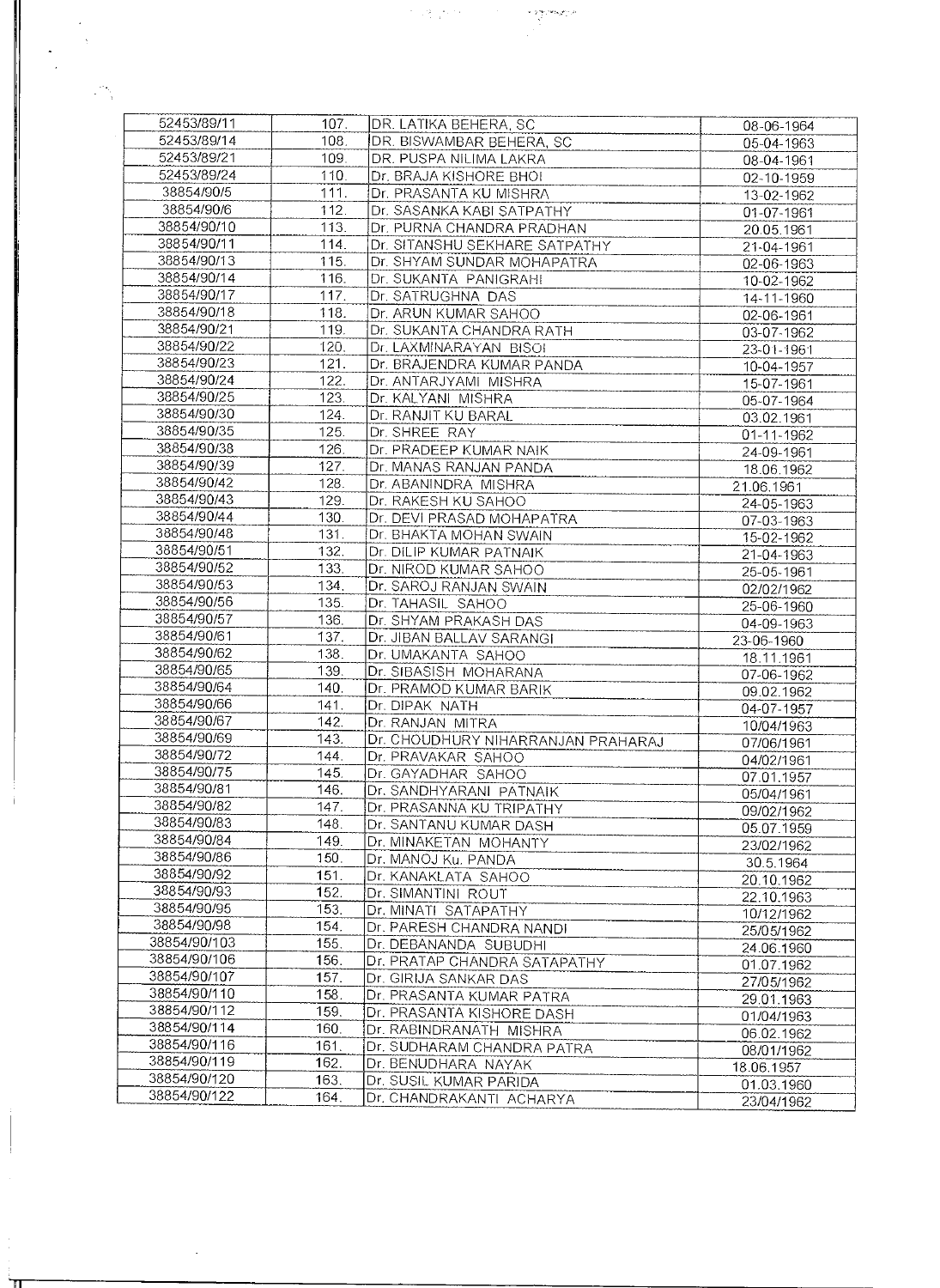| 38854/90/124 | 165. | Dr. SRUTIKIRTI MOHANTY          | 06/03/1959 |
|--------------|------|---------------------------------|------------|
| 38854/90/128 | 166. | Dr. SUNANDA MISHRA              | 25/11/1961 |
| 38854/90/132 | 167. | Dr. MANAS RANJAN DANDAPAT       | 02/05/1962 |
| 38854/90/133 | 168. | Dr. RATAN KUMAR MISHRA          | 05-11-1958 |
| 38854/90/135 | 169. | Dr. BISWA BEHARI MOHANTY        | 26/04/1960 |
| 38854/90/138 | 170. | Dr. VYSYARAJU LOKANATH RAJU     | 30/04/1959 |
| 38854/90/139 | 171. | Dr. SUSHIL KUMAR DASH           | 15/06/1960 |
| 38854/90/140 | 172. | Dr. SANTOSH KUMAR ROUTRAY       | 15.12.1962 |
| 38854/90/144 | 173. | Dr. KAILASH CHANDRA SAHU        | 06.02.1961 |
| 38854/90/145 | 174. | Dr. SUDHIRANJAN NAYAK           | 13.05.1963 |
| 38854/90/146 | 175. | Dr. MAHAMMAD SIRAJUDIN MUNIR    | 17-03-1961 |
| 38854/90/147 | 176. | Dr. CV SATYANARAYANA RAO        | 25/08/1959 |
| 38854/90/148 | 177. | Dr. UTTARA PATANAIK             | 20/06/1961 |
| 38854/90/157 | 178. | Dr. PRANATINI NAYAK             | 05/04/1962 |
| 38854/90/158 | 179. | Dr. NIRANJAN PATI               | 09/03/1959 |
| 38854/90/159 | 180. | Dr. JIBANTA KU ACHARJEE         | 12/03/1962 |
| 38854/90/161 | 181. | Dr. RANJAN BIJAYA KUMAR         | 01.12.1958 |
| 38854/90/162 | 182. | Dr. BINOD BIHARI RATH           | 16-05-1962 |
| 4622/91/4    | 183. | Dr. SWARNALATA PANIGRAHI        | 08/03/1963 |
| 4622/91/9    | 184. | Dr. KIRAN KUMAR RATH            | 13.12.1961 |
| 4622/91/11   | 185. | Dr. CHANDAN GARANAIK            | 14.05.1964 |
| 4622/91/13   | 186. | Dr. NIHAR RANJAN SAMAL          | 24/04/1964 |
| 4622/91/21   | 187. | Dr. SUDHANSU SEKHER MISHRA      | 03/06/1965 |
| 4622/91/25   | 188. | Dr. DILLIP KUMAR KAR            | 15/05/1965 |
| 4622/91/26   | 189. | Dr. KISHORE KUMAR PANDA         | 01.06.1965 |
| 4622/91/30   | 190. | Dr. SAROJ KUMAR JENA            | 16/11/1963 |
| 4622/91/31   | 191. | Dr. SABYASACHI PATNAIK          | 01.06.1964 |
| 4622/91/32   | 192. | Dr. ANJAN KU SARANGI            | 15/12/1963 |
| 4622/91/33   | 193. | Dr. Krishna Ch. Dash            | 05.06.1963 |
| 4622/91/36   | 194. | Dr. GANESH CHANDRA PATI         | 03/08/1965 |
| 4622/91/39   | 195. | Dr. BASUDEV MOHAPATRA           | 27.08.1963 |
| 4622/91/43   | 196. | Dr. DILLIP KUMAR BISWAL         | 10/02/1965 |
| 4622/91/55   | 197. | Dr. PRADEEP KUMAR RATH          | 15.03.1965 |
| 4622/91/59   | 198. | Dr. DEBASIS ACHARYA             | 22/04/1962 |
| 4622/91/61   | 199. | Dr. K RAMA CHANDRA RAO          | 12/09/1963 |
| 4622/91/63   | 200. | Dr. KAMLOCHAN SAHU              | 09/07/1966 |
| 4622/91/64   | 201. | Dr. PRADOSH Ku. MOHAPATRA       | 18-06-1962 |
| 4622/91/74   | 202. | Dr. SANKALPA KISHORE BHOI       | 25/09/1959 |
| 4622/91/75   | 203. | Dr. UMESH PANIGRAHI             | 31/12/1965 |
| 4622/91/85   | 204. | Dr. SATYAJIT PANDA              | 24/06/1964 |
| 4622/91/86   | 205. | Dr. DEBASIS PATNAIK             | 13/04/1965 |
| 4622/91/97   | 206. | Dr. RAMA CHANDRA MOHANTY        | 19/06/1962 |
| 4622/91/100  | 207. | Dr. NIRUPAMA PANDA              | 19.05.1965 |
| 4622/91/105  | 208. | Dr. BAIKUNTHA NATH PANDA        | 21/06/1962 |
| 4622/91/111  | 209. | Dr. SASHI SEKHAR SETH           | 24/06/1961 |
| 4622/91/117  | 210. | Dr. PRAKASH DANSANA             | 17.07.1965 |
| 4622/91/119  | 211. | Dr. RENUBALA DEI                | 01/04/1964 |
| 4622/91/120  | 212. | Dr. GOPAL CHANDRA MALLICK       | 07/03/1964 |
| 4622/91/124  | 213. | Dr. MONO MAJHI                  | 13/06/1963 |
| 4622/91/130  | 214. | Dr. RASMI RANJAN BEHERA         | 11/04/1963 |
| 4622/91/132  | 215. | Dr. ASHOK KUMAR MALLICK         | 10/07/1964 |
| 4622/91/136  | 216. | Dr. DIPTIMAYEE BEHERA           | 18/12/1962 |
| 4622/91/138  | 217. | Dr. BIJAN KUMAR MAHALI          | 15/05/1962 |
| 4622/91/143  | 218. | Dr. BANAMALI PRADHAN            | 26/12/1962 |
| 4622/91/144  | 219. | Dr. DEBARAJ HANSDAHA            | 02.06.1960 |
| 4622/91/145  | 220. | Dr. SHREENIBAS BEHERA           | 08/07/1963 |
| 4622/91/148  | 221. | Dr. LAU CHANDRA TANTY           | 15-05-1958 |
| 4622/91/149  | 222. | Dr. NILAMANI DILLIPCHAND BEHERA | 03/06/1964 |
|              |      |                                 |            |

 $\label{eq:2.1} \frac{1}{\sqrt{2}}\sum_{i=1}^n\frac{1}{\sqrt{2}}\left(\frac{1}{\sqrt{2}}\sum_{i=1}^n\frac{1}{\sqrt{2}}\sum_{i=1}^n\frac{1}{\sqrt{2}}\right)\left(\frac{1}{\sqrt{2}}\sum_{i=1}^n\frac{1}{\sqrt{2}}\sum_{i=1}^n\frac{1}{\sqrt{2}}\right).$ 

 $\frac{1}{2}$  and  $\frac{1}{2}$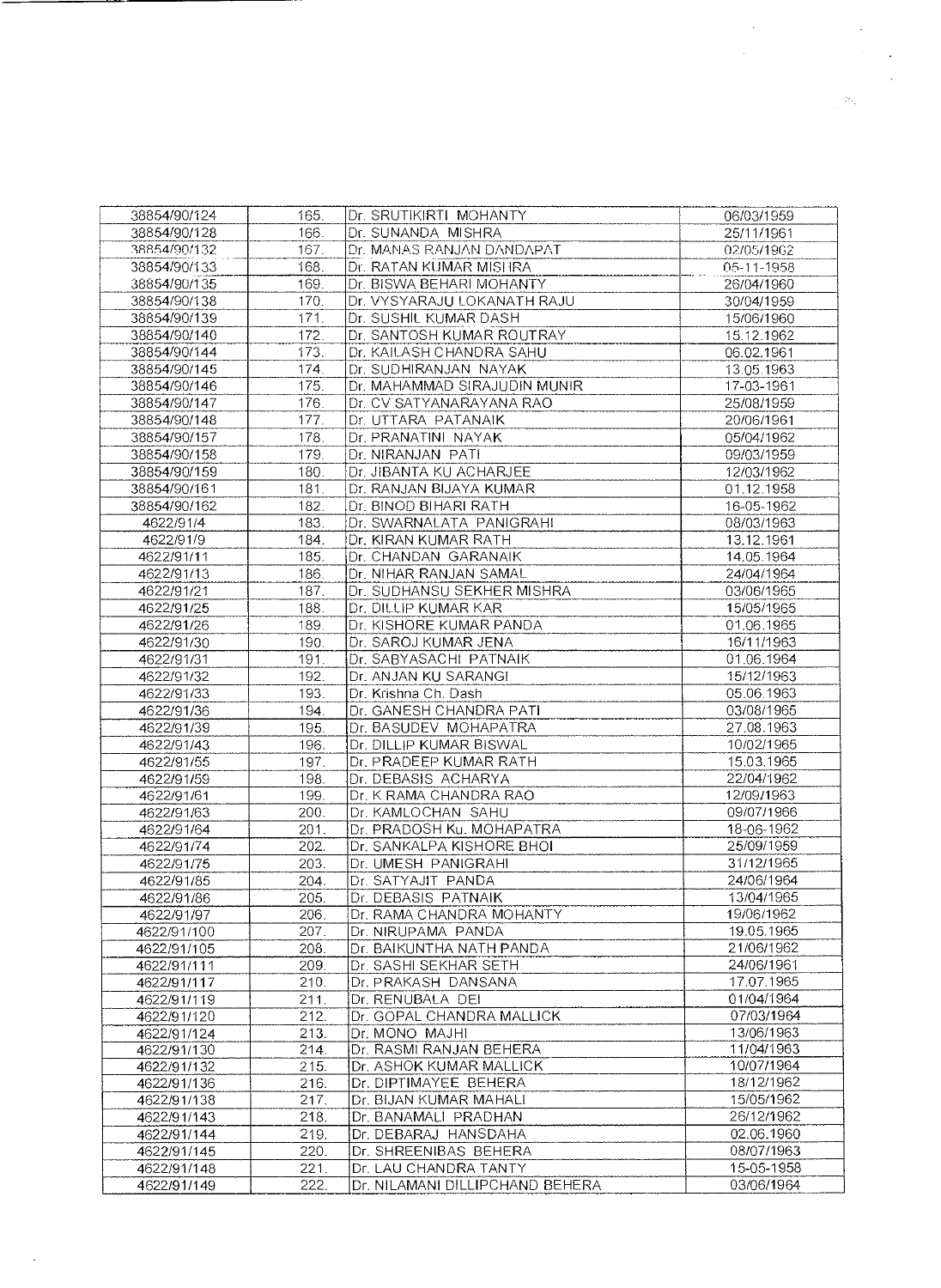| 9875/91/4   | 223. | Dr. AKSHAYA KU RATH                | 03/05/1966 |
|-------------|------|------------------------------------|------------|
| 9875/91/7   | 224. | Dr. SHANTILATA GIDI                | 28.01.1964 |
| 9875/91/9   | 225. | Dr. BYASADEV HOTA                  |            |
| 9875/91/10  | 226. |                                    | 23-09-1963 |
| 9875/91/13  | 227. | Dr. SUDARSAN SAHU                  | 15/03/1964 |
|             |      | Dr. PRASANTA KUMAR PANDA           | 09/07/1961 |
| 9875/91/19  | 228. | Dr. PRABODHA KUMAR PAL             | 20/04/1964 |
| 9875/91/24  | 229. | Dr. PRADEEPA KUMAR MISHRA          | 24/07/1964 |
| 9875/91/25  | 230. | Dr. AJAYA KUMAR SWAIN              | 02/06/1964 |
| 9875/91/26  | 231. | Dr. PRADIPTA KUMAR MALLIK          | 09/07/1963 |
| 9875/91/27  | 232. | Dr. GANESH CHANDRA PAUL            | 17/04/1963 |
| 9875/91/29  | 233. | Dr. BHABANI PRASAD SARANGI         | 16/07/1964 |
| 9875/91/33  | 234. | Dr. BISWAJIT PANDA                 | 19/06/1965 |
| 9875/91/34  | 235. | Dr. PANDITA SAHU                   | 27/04/1963 |
| 9875/91/35  | 236. | Dr. TAPAN KUMAR ACHARYA            | 10/10/1961 |
| 9875/91/36  | 237. | Dr. SANDHYARANI PANIGRAHI          | 12/07/1965 |
| 9875/91/38  | 238. | Dr. PRAFULLA CHANDRA DIXIT         |            |
| 9875/91/43  | 239. | Dr. INDIRA KUMARI RATH             | 19/06/1965 |
| 9875/91/48  | 240. | Dr. GEETANJALI PATRA               | 25/02/1965 |
| 9875/91/50  | 241. |                                    | 13/04/1964 |
| 9875/91/53  |      | Dr.RABINDRA KUMAR SATHUA MOHAPATRA | 15/07/1964 |
|             | 242. | Dr. BHAJAHARI SAHOO                | 17/02/1964 |
| 9875/91/64  | 243. | Dr. SUNIL KUMAR PADHY              | 11.09.1965 |
| 9875/91/67  | 244. | Dr. ARUN KUMAR GIRI                | 26.05.1964 |
| 9875/91/75  | 245. | Dr. PRADIP Ku. DAS                 | 20.4.1963  |
| 9875/91/81  | 246. | Dr. BISHNU CHARAN NAIK             | 17/03/1962 |
| 9875/91/86  | 247. | Dr. DURGA DUTTA DASH               | 04.03.1963 |
| 9875/91/99  | 248. | Dr. PARESH CHANDRA MISHRA          | 13/09/1961 |
| 9875/91/104 | 249. | Dr. SNIGDHA BANABASINI NANDA       | 24.04.1962 |
| 9875/91/109 | 250. | Dr. LALATENDU NAYAK                | 28.05.1961 |
| 9875/91/115 | 251. | Dr. RANJANA BHANDARI               | 05/07/1962 |
| 9875/91/116 | 252. | Dr. SOUDAMINI DHAL                 | 03.07.1964 |
| 9875/91/117 | 253. | Dr. SAROJ KUMAR PALAI              |            |
| 9875/91/119 | 254. | Dr. BIBHUTI BHUSANA NAYAK          | 04.01.1962 |
| 9875/91/124 | 255. | Dr. PUSPANJALI MISHRA              | 08.02.1960 |
| 9875/91/127 | 256. | Dr. AKSHYA KUMAR SAHOO             | 05/05/1959 |
| 9875/91/128 | 257. | Dr. NARAYAN ROUT                   | 23/04/1962 |
| 9875/91/130 | 258. |                                    | 21/06/1963 |
| 9875/91/135 | 259. | Dr. MD NOORUL HASSAN               | 03/03/1963 |
| 9875/91/137 |      | Dr. PRAVAT Ku. SAHOO               | 16-07-1963 |
| 9875/91/143 | 260. | Dr. GANGADHAR BEHERA               | 18/03/1964 |
|             | 261. | Dr. PURNA CHANDRA DASH             | 12/02/1963 |
| 30017/91/07 | 262. | Dr. BALAKRISHNA RATH               | 05.06.1964 |
| 30017/91/14 | 263. | Dr. BIBHUDATTA CHHOTRAY            | 01/12/1963 |
| 30017/91/32 | 264. | Dr. BISWAJIT JOSHI                 | 18.03.1964 |
| 30017/91/33 | 265. | Dr. LALIT MOHAN BISI               | 18/02/1964 |
| 30017/91/34 | 266. | Dr. BISWARANJAN SAHOO              | 14.01.1958 |
| 30017/91/37 | 267. | Dr. SATYARANJAN SINGH              | 09/04/1963 |
| 30017/91/48 | 268. | Dr. DIPTI MURTY PANDA              | 01/06/1963 |
| 30017/91/54 | 269. | Dr. CHITARANJAN MOHAPATRA          | 24/01/1963 |
| 30017/91/55 | 270. | Dr. DIGAMBER SAHOO                 |            |
| 30017/91/61 | 271. | Dr. LOKANATH PATRA                 | 26/04/1963 |
| 30017/91/66 | 272. | Dr. PRAMOD KU. MAHALIK             | 28/05/1964 |
| 30017/91/67 | 273. | Dr. MINAKETAN BALLIARSINGH         | 17.03.1958 |
| 30017/91/76 | 274. | Dr. BASANTA KUMAR UPADHYAYA        | 22/05/1962 |
| 30017/91/78 | 275. | Dr. NIRMAL CHANDRA PRADHAN         | 21/06/1964 |
| 30017/91/83 | 276. | Dr. SUBODH KUMAR NAYAK             | 20/05/1959 |
| 30017/91/86 |      |                                    | 23/06/1964 |
| 30017/91/87 | 277. | Dr. MAHENDRA KUMAR SAHOO           | 15.06.1962 |
| 30017/91/88 | 278. | Dr. KRISHNA KAVERI PATNAIK         | 22.01.1964 |
|             | 279. | Dr. BASANATA KUMAR MISHRA          | 01.01.1960 |
| 30017/91/96 | 280. | Dr. JAYASREE MOHANTY               | 05.05.1964 |

 $\overline{\phantom{a}}$ 

 $\mathcal{O}(\mathcal{O}(\mathcal{O}(\mathcal{O}(\mathcal{O}(\mathcal{O}(\mathcal{O}(\mathcal{O}))))))$  , where

ा

 $\mathcal{L}$  $\mathcal{A}^{\pm}$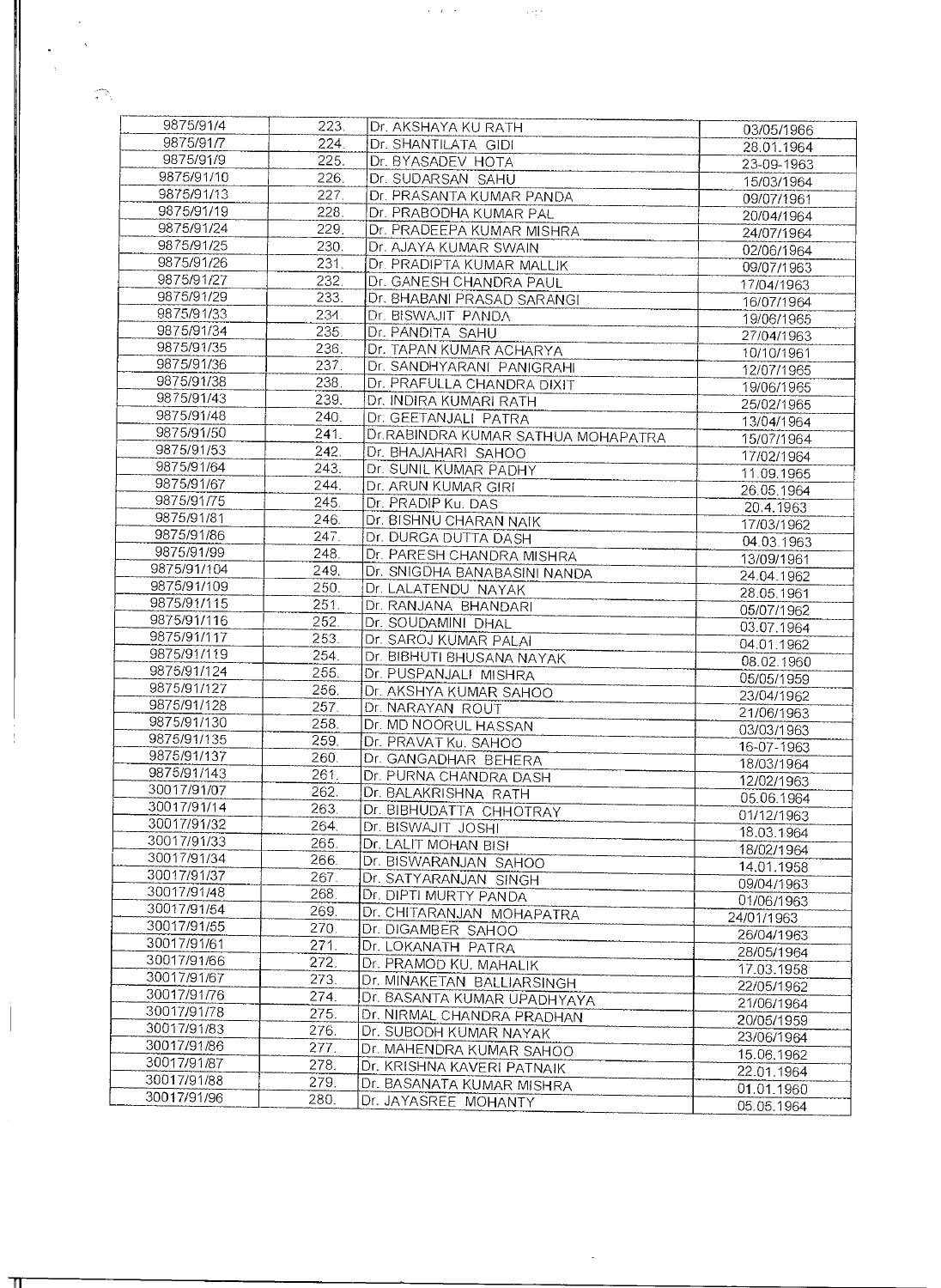| 30017/91/98  | 281. | Dr. MANOJ KUMAR PANIGRAHI    | 07.03.1958 |
|--------------|------|------------------------------|------------|
| 30017/91/100 | 282. | Dr. SANTANU KUMAR PADHY      | 05.12.1961 |
| 30017/91/105 | 283. | Dr. ARATI SATAPATHY          | 05.05.1961 |
| 30017/91/109 | 284. | Dr. SUSANT KUMAR GARNAIK     | 16.03.1964 |
| 30017/91/112 | 285. | Dr. SMITA PATTNAIK           | 27-02-1964 |
| 30017/91/118 | 286. | Dr. SUVENDU KUMAR MOHANTY    | 01.01.1965 |
| 30017/91/121 | 287. | Dr. MINARVA SAMAL            | 28.05.1964 |
| 30017/91/122 | 288. | Dr. TRUPTILATA MOHAPATRA     | 28.03.1958 |
| 30017/91/123 | 289. | Dr. SURENDRA KUMAR SARANGI   | 15.06.1964 |
| 30017/91/129 | 290. | Dr. ASHOK KUMAR KAR          | 26.04.1961 |
| 30017/91/131 | 291. | Dr. BASANTA KUMAR BARIK      | 13.03.1959 |
| 30017/91/134 | 292. | Dr. ALOK KUMAR SWAIN         | 12.05.1963 |
| 30017/91/139 | 293. | Dr. NILACHAL SINGH           | 19.05.1964 |
| 30017/91/143 | 294. | Dr. DEVJEET DAS              | 04.01.1962 |
| 30017/91/147 | 295. | Dr. PUSPANJALI MISHRA        | 25.06.1963 |
| 30017/91/149 | 296. | Dr. JADUMANI NAYAK           | 17.06.1964 |
| 30017/91/150 | 297. | Dr. SUBASH CHANDRA AGRAWALL  | 12.7.1962  |
| 30017/91/151 | 298. | Dr. JAGAJYOTI MISHRA         | 17.11.1963 |
| 30017/91/152 | 299. | Dr. BHABANI SANKAR BAL       | 01.05.1963 |
| 36713/93/02  | 300. | Dr. JITENDRA NATH NANDA      | 04.05.1957 |
| 36713/93/08  | 301. | Dr. BIDYUT KUMAR NANDA       | 02.10.1957 |
| 36713/93/18  | 302. | Dr. LILY BEGUM               | 14.8.1957  |
| 36713/93/20  | 303. | Dr. JAYANTI PARIDA           | 10.06.1958 |
| 36713/93/26  | 304. | Dr. SISIR KUMAR PRADHAN      | 01.12.1958 |
| 36713/93/28  | 305. | Dr. PRADIP MAJUNDAR          | 12.06.1959 |
| 36713/93/30  | 306. | Dr. GOPAL CHANDARA RAY       | 27.07.1958 |
| 36713/93/31  | 307. | Dr. SANTANU KUMAR MISHRA     | 05.04.1957 |
| 36713/93/32  | 308. | Dr. GYANENDRA KR. MOHANTY    | 29.10.1958 |
| 36713/93/34  | 309. | Dr. MAHADEV MAJHI            | 01.04.1957 |
| 36713/93/35  | 310. | Dr. JHARI BARAL              | 26.08.1957 |
| 36713/93/36  | 311. | Dr. CHINTAMANI MEHER         | 25.04.1958 |
| 36713/93/40  | 312. | Dr. DWARIKANATH SATAPATHY    | 07.05.1959 |
| 36713/93/43  | 313. | Dr. AUROBINDO MAHAPATRA      | 09.08.1960 |
| 36713/93/45  | 314. | Dr. DILLIP KUMAR NAYAK       | 18.06.1959 |
| 36713/93/55  | 315. | Dr. BHABANI SANKAR MOHANTY   | 06-05-1957 |
| 36713/93/58  | 316. | Dr. HARMOHAN PANDA           | 10.12.1958 |
| 36713/93/63  | 317. | Dr. PARAMESWAR KELA          | 07.02.1957 |
| 36713/93/64  | 318. | Dr. SUBRAT KUMAR NAYAK       | 12.10.1958 |
| 36713/93/65  | 319. | Dr. PRADIPTA KUMAR RAY       | 28.01.1959 |
| 36713/93/66  | 320. | Dr. SATYANANDA DAGAR         | 15.02.1958 |
| 36713/93/67  | 321. | Dr. DHULESWAR PRADHAN        | 08.03.1959 |
| 36713/93/69  | 322. | Dr. TUHINKANTO BASU          | 15.12.1957 |
| 36713/93/71  | 323. | Dr. SITANSU SEKHAR PANIGRAHI | 25.06.1958 |
| 36713/93/72  | 324. | Dr. PRAHALLAD PANDAV         | 24.09.1958 |
| 36713/93/74  | 325. | Dr. GOLEKHA BEHERA           | 11.04.1957 |
| 36713/93/76  | 326. | Dr. GOPIKRUSHNA PANDA        | 25.03.1959 |
| 36713/93/77  | 327. | Dr. SWARNALATA DEBI          | 13.01.1961 |
| 36713/93/81  | 328. | Dr. PRANAB MOHAPATRA         | 15-08-1959 |
| 36713/93/83  | 329. | Dr. RADHAKANTA GANTYATA      | 10-11-1957 |
| 36713/93/88  | 330. | Dr. BIRA KISHORE PATEL       | 06.02.1959 |
| 36713/93/91  | 331. | Dr. BARADA PRASANA JENA      | 20.01.1960 |
| 36713/93/103 | 332. | Dr. LAXAMAN KUMAR BEHERA     | 14.02.1959 |
| 36713/93/106 | 333. | Dr. JAGADISH PRASAD SAHU     | 02.04.1958 |
| 36713/93/110 | 334. | Dr. PRADIP KUMAR PRASAD      | 05.06.1962 |
| 36713/93/113 | 335. | Dr. PRAVAT KUMAR OJHA        | 18.12.1961 |
| 36713/93/128 | 336. | Dr. ANANTA KUMAR BEHERA      | 01.07.1962 |
| 36713/93/130 | 337. | Dr. TARUN KUMAR PALIT        | 06.07.1962 |
| 36713/93/131 | 338. | Dr. HEMANGINI MEHER          | 04.07.1962 |
|              |      |                              |            |

 $\sim$  $\mathcal{A}$  $\sim$   $\sim$  $\sim$   $\mu$ 

 $\widehat{\mathbb{Z}}_{\frac{1}{2}}^{\mathbb{Z}}$ 

 $\sim 40\,$  km  $^{-1}$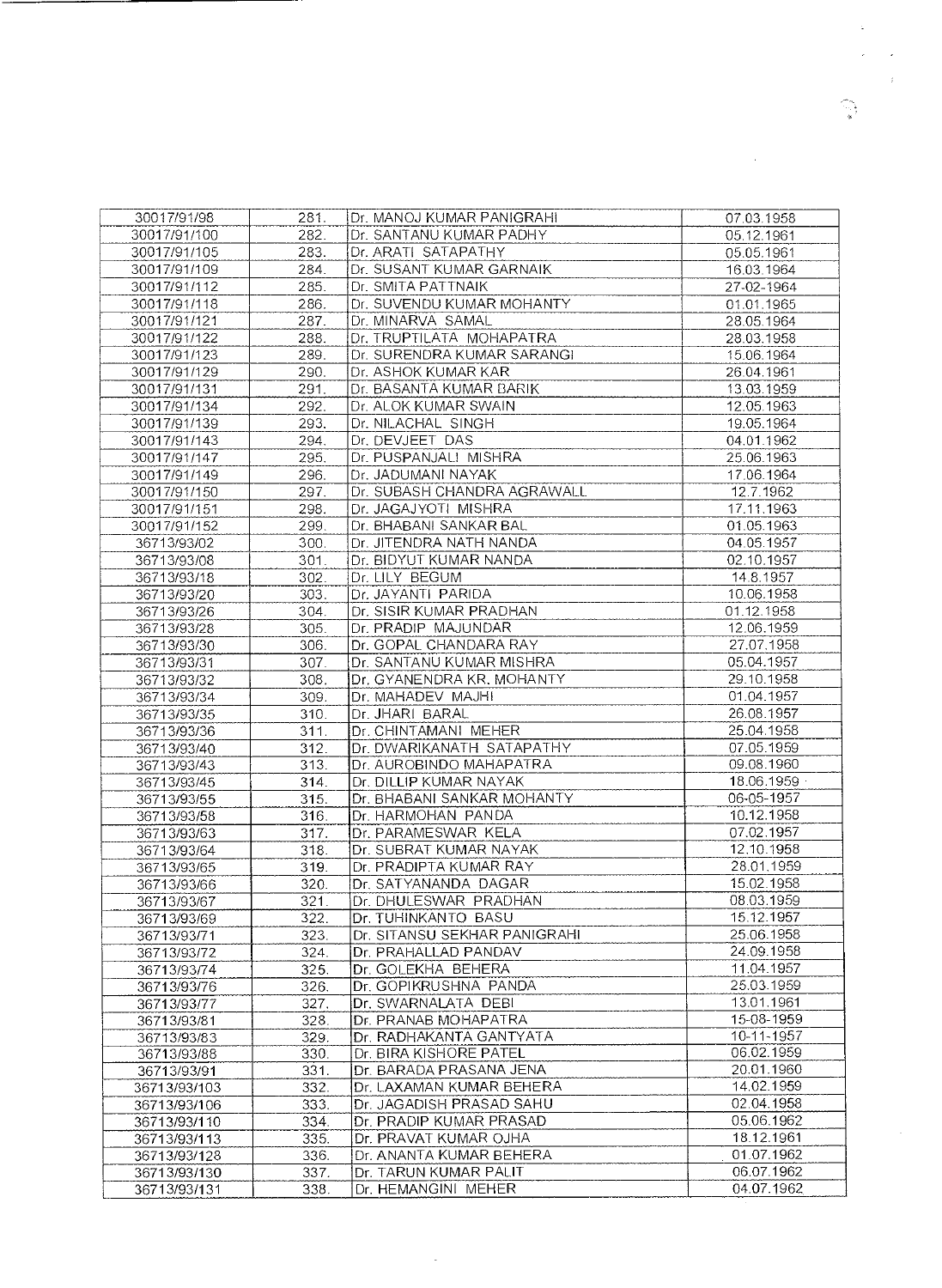$\langle \widehat{C} \rangle$ 

| 36713/93/133                 | 339. | Dr. GAGAN BEHARI PATI                | 16.05.1963 |
|------------------------------|------|--------------------------------------|------------|
| 36713/93/140                 | 340. | DR. SUCHITRA SAHU                    | 01.07.1961 |
| 36713/93/142                 | 341. | Dr. MAHENDRA NANDA                   | 26.06.1960 |
| 36713/93/146                 | 342. | Dr. SHYAM CH GURU                    | 14.04.1961 |
| 36713/93/147                 | 343. | Dr. JAYANTA KU PANDA                 | 10/10/1961 |
| 36713/93/148                 | 344. | Dr. ASUTOSH HOTA                     |            |
| 36713/93/153                 |      |                                      | 26.06.1962 |
|                              | 345. | Dr. D BRAHMANADAN                    | 29.01.1957 |
| 36713/93/154                 | 346. | Dr. SIBA PRASAD SAHOO                | 01.06.1960 |
| 36713/93/156                 | 347. | Dr. BHANU SANKAR ACHARYA             | 15.02.1958 |
| 36713/93/157                 | 348. | Dr. SASHI BHUSANA MOHAPATRA          | 06.04.1960 |
| 36713/93/159                 | 349. | Dr. SUBRAT KUMAR TRIPATHY            | 15.08.1962 |
| 21597/96/2                   | 350. | Dr. PRASANNA PRASAD SAHOO            | 21.08.1969 |
| 21597/96/4                   | 351. | Dr. DHANANJAY DAS                    |            |
| 21597/96/7                   | 352. |                                      | 01.07.1967 |
|                              |      | Dr. SAROJINI PRADHAN                 | 14.8.1965  |
| 21597/96/9                   | 353. | Dr. RABINDRANATH SAHU                | 20.10.1966 |
| 21597/96/11                  | 354. | Dr. PRASANJEET KAR                   | 01.07.1968 |
| 21597/96/13                  | 355. | Dr. PRABODHA KUMAR PATANAIK          | 01.01.1965 |
| 21597/96/21                  | 356. | Dr. PABITRA KUMAR TRIPATHY           | 19.05.1969 |
| 21597/96/24                  | 357. | Dr. SADANANDA PANIGRAHI              | 28.01.1965 |
| 21597/96/32                  | 358. | Dr. ASHISHA RANJAN MOHANTY           |            |
| 21597/96/35                  | 359. | Dr. DURJAY KUMAR DUTTA               | 25.06.1971 |
| 21597/96/38                  | 360. |                                      | 15.03.1964 |
|                              |      | Dr. PRADEEP KUMAR KAR                | 06.06.1969 |
| 21597/96/40                  | 361. | Dr. RANJAN KUMAR RAJ                 | 22.11.1966 |
| 21597/96/41                  | 362. | Dr. SAROJ KUMAR RAJ                  | 08.08.1966 |
| 21597/96/49                  | 363. | Dr. SUNIL KU. PANDA                  | 10.06.1968 |
| 21597/96/57                  | 364. | Dr. SURESH CHANDRA SAMANT            | 10.04.1966 |
| 21597/96/62                  | 365. | Dr. NAUSAD ALI KHAN                  | 23.08.1961 |
| 21597/96/68                  | 366. | Dr. SANDEEP PATRA                    |            |
| 21597/96/69                  | 367. | Dr. REGA LAXMINARAYAN PATNAIK        | 16.06.1968 |
| 21597/96/70                  |      |                                      | 10.06.1966 |
|                              | 368. | Dr. RABI RANJAN MISHRA               | 16.07.1968 |
| 21597/96/74                  | 369. | Dr. RAMANI RANJAN SAHOO              | 05-01-1964 |
| 21597/96/76                  | 370. | Dr. RABINDRANATH PAL                 | 25.01.1962 |
| 21597/96/80                  | 371. | Dr. GYANRANJAN BISWAL                | 27.05.1969 |
| 21597/96/83                  | 372. | Dr. RAM KRISHNA PATI                 | 16.06.1968 |
| 21597/96/85                  | 373. | Dr. PRATAP KUMAR DASH                | 25.06.1966 |
| 21597/96/90                  | 374. | Dr. PRAFULLA KUMAR GHADAI            |            |
| 21597/96/95                  | 375. | Dr. UMESH RAY                        | 15-11-1968 |
| 21597/96/97                  | 376. |                                      | 18.02.1970 |
| 21597/96/98                  |      | Dr. SUNITA HOTA                      | 04.06.1969 |
|                              | 377. | Dr. SUMITRA DEY                      | 25.06.1963 |
| 21597/96/99                  | 378. | Dr. RASMI RANJAN BHANJA              | 24.04.1968 |
| 21597/96/100                 | 379. | Dr. MANORANJAN SAMAL                 | 25.06.1965 |
| 21597/96/106                 | 380. | Dr. DEBADUTTA MALLICK                | 28.06.1961 |
| 21597/96/107                 | 381. | Dr. GOURANGA CHARAN GIRI             | 24.04.1967 |
| 21597/96/108                 | 382. | Dr. PRIYA KUMAR GHOSH                | 09.10.1966 |
| 21597/96/110                 | 383. | Dr. PRADEEP KUMAR RATH               |            |
| 21597/96/116                 | 384. |                                      | 19.09.1965 |
| 21597/96/117                 |      | Dr. PRADUMNA KUMAR PATRA             | 15.06.1968 |
|                              | 385. | Dr. PRATAP KUMAR PATNAIK             | 25.06.1965 |
| 21597/96/126                 | 386. | Dr. JEEBANLAL NAIK                   | 02.05.1967 |
| 21597/96/128                 | 387. | Dr. PROMOD KUMAR NAIK P.H            | 03.02.1968 |
| 21597/96/129                 | 388. | Dr. JADUMANI SAHOO                   | 19.04.1967 |
| 21597/96/134                 | 389. | Dr. PURUSOTTAM MAHANTA               | 02.05.1969 |
| 21597/96/138                 | 390. | Dr. RASMIKANT MISHRA                 | 05.07.1968 |
| 21597/96/142                 | 391. | Dr. SUDHAKRUSHNA SAHU                |            |
| 21597/96/143                 | 392. | Dr. PRATAP KISHORE CHINARA           | 31.03.1967 |
| 21597/96/145                 | 393. |                                      | 26.02.1967 |
|                              |      | Dr. RITANJALI MISHRA                 | 18.01.1968 |
| 21597/96/148                 | 394. | Dr. RUPALITA PATTNAIK                | 19.05.1967 |
| 21597/96/151<br>21597/96/156 | 395. | Dr. PRANATI SARANGI                  | 07.07.1969 |
|                              | 396. | Dr. ADITYA KUMAR MOHAPATRA (PRADHAN) | 04.10.1967 |

 $\mathbb T$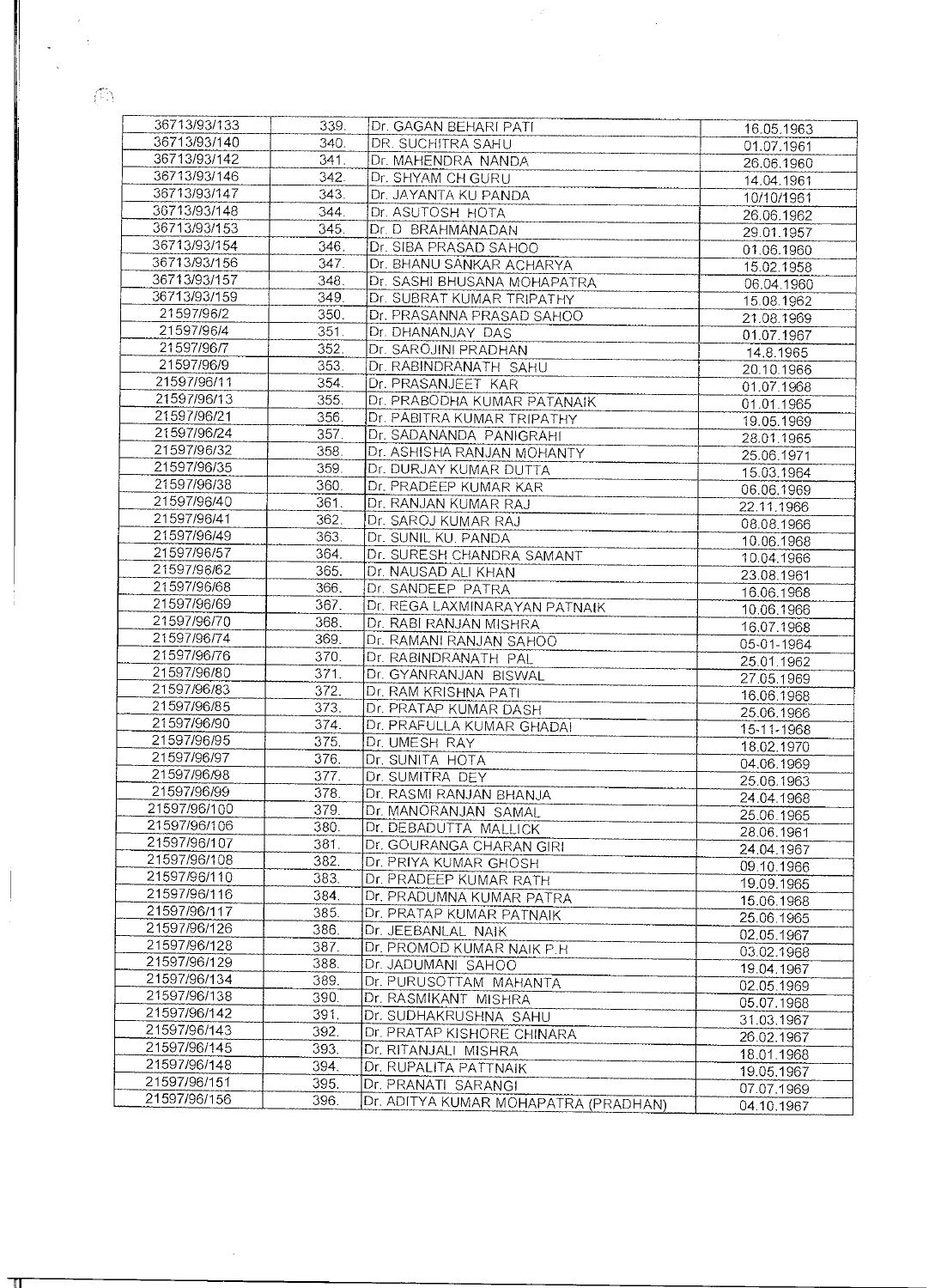| 21597/96/161 | 397. | Dr. RANJAN KUMAR MOHAPATRA                          | 14-07-1967 |
|--------------|------|-----------------------------------------------------|------------|
| 21597/96/165 | 398. | Dr. SUJATA DAS                                      | 02-10-1964 |
| 21597/96/168 | 399. | Dr. PRAMOD CH BISWAL                                | 05.09.1966 |
| 21597/96/185 | 400. | Dr. BARENDRA NATH JENA                              | 07.07.1963 |
| 21597/96/186 | 401. | Dr. PURNIMA UDGATA                                  | 05.06.1967 |
| 21597/96/189 | 402. | Dr. JYOTIRMOY SUBHENDU MOHANTY                      | 02.01.1966 |
| 21597/96/190 | 403. | Dr. PRADEEP KU. MOHAPATRA                           | 18.01.1964 |
| 21597/96/193 | 404. | Dr. PRASANTA KUMAR MOHAPATRA                        | 01.07.1965 |
| 21597/96/195 | 405. | Dr. LALATENDU MISHRA                                | 01.07.1968 |
| 21597/96/196 | 406. | Dr. SUKANTI DAS                                     | 04-01-1969 |
| 21597/96/198 | 407. | Dr. RATNAKAR DAS                                    | 11.01.1964 |
| 21597/96/199 | 408. | Dr. RAJKISHORE SETHY                                | 06.05.1969 |
| 21597/96/200 | 409. | Dr. SANTOSH KUMAR PRUSTY                            | 10.04.1965 |
| 21597/96/201 | 410. | Dr. RABINDRANATH PATRA                              | 05.02.1964 |
| 21597/96/204 | 411. | Dr. SANDIPANA SATAPATHY                             | 01.03.1969 |
| 21597/96/206 | 412. | Dr. RAMESH CHANDRA MALLICK                          | 01.08.1967 |
| 21597/96/228 | 413. | Dr. KISHORE KUMAR BARAI                             | 15.06.1965 |
| 21597/96/229 | 414. | Dr. SANTOSH KUMAR SETHI                             | 16.05.1969 |
|              |      | Dr. PRADIPTA KUMAR BEHERA                           | 27.06.1965 |
| 21597/96/222 | 415. | Dr. ZAKKI AHMED                                     | 07.12.1963 |
| 21597/96/231 | 416. |                                                     | 01.06.1964 |
| 21597/96/233 | 417. | Dr. SANJAYA KISHORE DAS<br>Dr. PRADEEP KUMAR MISHRA | 24.07.1964 |
| 21597/96/240 | 418. |                                                     | 16.07.1970 |
| 21597/96/241 | 419. | Dr. MANAS RANJAN PANI                               | 20.06.1966 |
| 21597/96/242 | 420. | Dr. HARISH CHANDRA SAHU                             |            |
| 21597/96/243 | 421. | Dr. PRATIVA PRADHAN                                 | 11.03.1963 |
| 21597/96/251 | 422. | Dr. MANOJ KUMAR SENAPATI                            | 30.06.1969 |
| 21597/96/256 | 423. | Dr. MADHURI PATEL                                   | 20.07.1967 |
| 21597/96/259 | 424. | Dr. RAJEEV KUMAR JENA                               | 20.06.1967 |
| 21597/96/261 | 425. | Dr. ABDHUT PRADHAN                                  | 14.06.1968 |
| 21597/96/263 | 426. | Dr. CHOUDHURY PRAFULLA KU PATRA                     | 15.05.1969 |
| 21597/96/264 | 427. | Dr. DWARIKANATH SATAPATHY                           | 15.06.1969 |
| 21597/96/269 | 428. | Dr. MAHENDRA KUMAR BHUYAN                           | 09.06.1966 |
| 21597/96/272 | 429. | Dr. SARAT KU. DASH                                  | 24.6.1963  |
| 21597/96/275 | 430. | Dr. SAMPASHREE NAYAK                                | 08.07.1971 |
| 21597/96/280 | 431. | Dr. PRAGYAN PARAMITA PARHY                          | 14.04.1969 |
| 21597/96/281 | 432. | Dr. BISWANATH PADHI                                 | 02.06.1969 |
| 21597/96/283 | 433. | Dr. RABINDRA KUMAR NANDA                            | 13.04.1969 |
| 21597/96/288 | 434. | Dr. ANJANA PANDA                                    | 10.02.1968 |
| 21597/96/292 | 435. | Dr. ASHOK KUMAR PRADHAN                             | 21.08.1965 |
| 21597/96/295 | 436. | Dr. SUDHANSU SEKHAR SAHU                            | 04.01.1961 |
| 21597/96/296 | 437. | Dr. SANGITA BAL                                     | 16.11.1966 |
| 21597/96/299 | 438. | Dr. KAMALA LOCHAN SAHU                              | 09.07.1966 |
| 21597/96/301 | 439. | Dr. ANANDA SAMANTARAY                               | 04.07.1966 |
| 21597/96/307 | 440. | Dr. SURESH KUMAR TRIPATHY                           | 01.05.1966 |
| 21597/96/312 | 441. | Dr. DURGA PRASAD PATRO                              | 15.04.1967 |
| 21597/96/313 | 442. | Dr. PUSKAR BEHERA                                   | 01.05.1967 |
| 21597/96/316 | 443. | Dr. SUDAM CHANDRA SAHU                              | 15.01.1966 |
| 21597/96/317 | 444. | Dr. SARADA PRASANNA SWAIN                           | 05.12.1967 |
| 21597/96/323 | 445. | Dr. SANJU DAS                                       | 02.05.1965 |
| 21597/96/324 | 446. | Dr. MOHAMMED ABDUL MAZID                            | 26.01.1966 |
| 21597/96/329 | 447. | Dr. GITA PIYUSHA SINDHU MISHRA                      | 01.02.1964 |
| 21597/96/330 | 448. | Dr. KAILASHNATH SHASTRY                             | 07-12-1968 |
| 21597/96/335 | 449. | Dr. PRADEEP KUMAR DAS                               | 15.07.1966 |
| 21597/96/336 | 450. | Dr. SACHIDANANDA MISHRA                             | 10.09.1967 |
| 21597/96/342 | 451. | Dr. JYOTIRMAYEE ROUT                                | 25.09.1965 |
| 21597/96/349 | 452. | Dr. ARCHANA PATTNAIK                                | 22-04-1968 |
| 21597/96/350 | 453. | Dr. SATYABRATA MOHAPATRA                            | 05.01.1965 |
| 21597/96/356 | 454. | Dr. MADHULITA SAHU                                  | 25.04.1970 |

 $\mathcal{A}^{\mathcal{A}}$ 

 $\label{eq:2.1} \mathcal{L}(\mathcal{L}^{\text{max}}_{\mathcal{L}}(\mathcal{L}^{\text{max}}_{\mathcal{L}})) \leq \mathcal{L}(\mathcal{L}^{\text{max}}_{\mathcal{L}}(\mathcal{L}^{\text{max}}_{\mathcal{L}}))$ 

 $\mathbf{v}$  $\rightarrow$  $\bar{\tau}$ 

 $\label{eq:2} \frac{1}{2}\sum_{\substack{m=1\\m\neq m}}\frac{1}{m}\sum_{\substack{m=1\\m\neq m}}\frac{1}{m}\sum_{\substack{m=1\\m\neq m}}\frac{1}{m}\sum_{\substack{m=1\\m\neq m}}\frac{1}{m}\sum_{\substack{m=1\\m\neq m}}\frac{1}{m}\sum_{\substack{m=1\\m\neq m}}\frac{1}{m}\sum_{\substack{m=1\\m\neq m}}\frac{1}{m}\sum_{\substack{m=1\\m\neq m}}\frac{1}{m}\sum_{\substack{m=1\\m\neq m}}\frac{1}{m$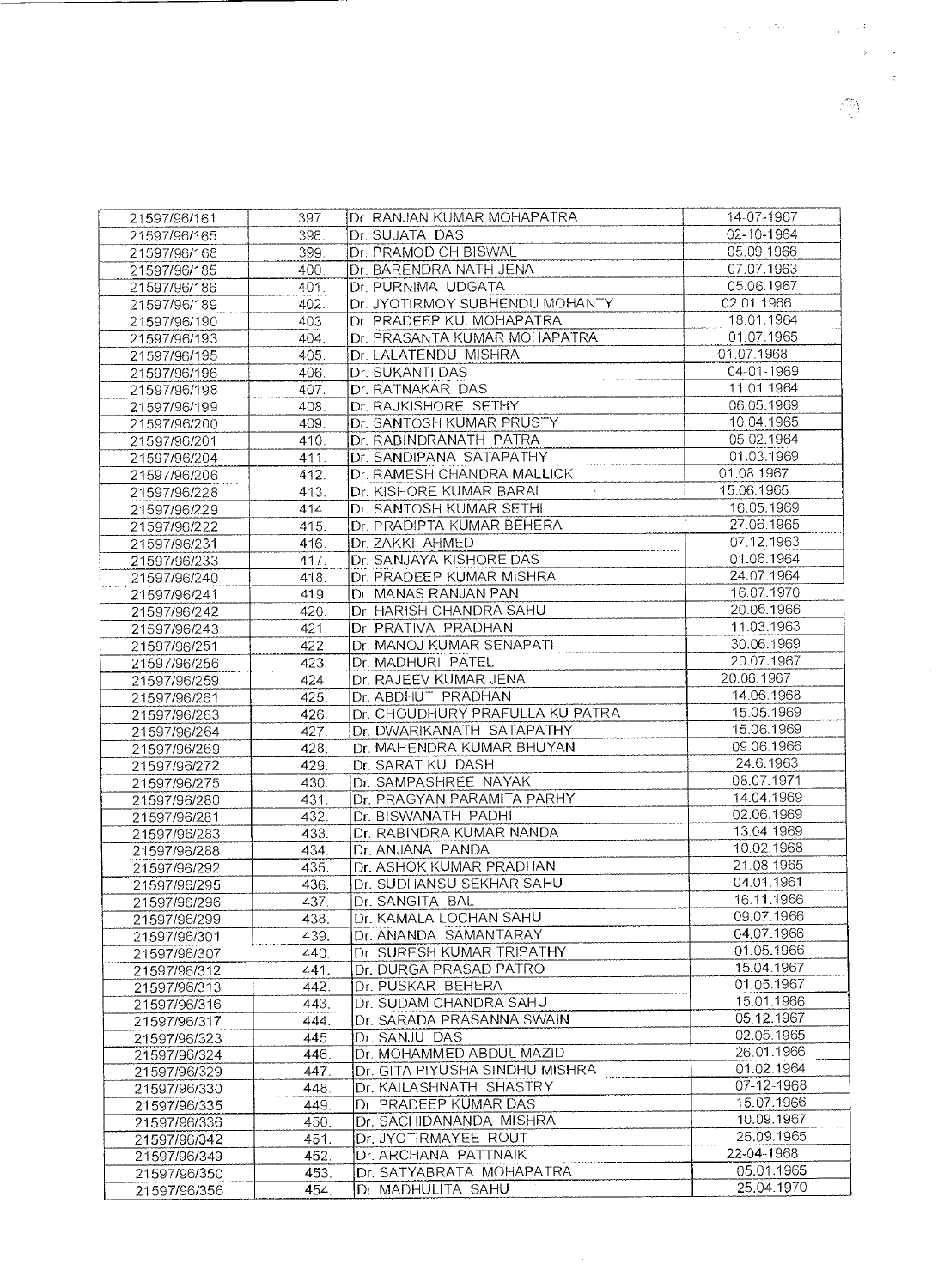| 21597/96/360                 | 455.         | Dr. RAMAKANTA PANDA                                | 05.03.1968 |
|------------------------------|--------------|----------------------------------------------------|------------|
| 21597/96/367                 | 456.         | Dr. NIHAR RANJAN MISHRA                            | 24.04.1967 |
| 21597/96/369                 | 457.         | Dr. JAYASHREE MOHANTY                              | 07-09-1965 |
| 21597/96/370                 | 458.         | Dr. HEMANTA KU ROUL                                | 09.05.1966 |
| 21597/96/371                 | 459.         | Dr. PARESH Chandra MOHANTY                         | 10.02.1967 |
| 21597/96/375                 | 460.         | Dr. SATYANARAYANA MOHAPATRA                        | 17.07.1969 |
| 21597/96/379                 | 461.         | Dr. JYOTSHNARANI TRIPATHY                          | 03.07.1967 |
| 21597/96/381                 | 462.         | Dr. MISS DIPA PATTNAIK                             | 06.10.1968 |
| 21597/96/387                 | 463.         | Dr. MURALIDHAR PADHI                               | 17.05.1967 |
| 21597/96/388                 | 464.         | Dr. KRUSHNA CHANDRA MOHAPATRA                      | 15.09.1968 |
| 21597/96/398                 | 465.         | Dr. PRAMILA KU DASH                                | 02.05.1968 |
| 21597/96/399                 | 466.         | Dr. ANITA HOTA                                     | 15.01.1969 |
| 21597/96/410                 | 467.         | Dr. AMBIKA PRASAD MISHRA                           | 30.06.1965 |
| 21597/96/415                 | 468.         | Dr. SOOMAN SUNDARAY                                | 12.12.1967 |
| 21597/96/419                 | 469.         | Dr. MAMATA SAMANTARAY                              | 09.05.1970 |
| 21597/96/421                 | 470.         | Dr. GITANJALI DASH                                 | 15.05.1964 |
|                              | 471.         | Dr. SANTOSH KUMAR BEHERA                           | 12.06.1965 |
| 21597/96/424<br>21597/96/425 |              |                                                    | 30.06.1966 |
|                              | 472.<br>473. | Dr. SRAVAN KUMAR SAHUKAR<br>Dr. LAXMIKANTA MOHANTA | 12.06.1968 |
| 21597/96/428                 |              |                                                    | 11.03.1967 |
| 21597/96/429                 | 474.         | Dr. RANJAN KUMAR SAMAL                             | 25.06.1962 |
| 21597/96/430                 | 475.         | Dr. BIREN KUMAR NAYAK                              | 07.02.1965 |
| 21597/96/431                 | 476.         | Dr. RUMA MOHAPATRA                                 |            |
| 21597/96/433                 | 477.         | Dr. CHINTAMANI MISHRA                              | 01.07.1968 |
| 21597/96/436                 | 478.         | Dr. RADHESHYAM AGRAWAL                             | 18.04.1966 |
| 21597/96/440                 | 479.         | Dr. BANISHREE PADHI                                | 03.02.1968 |
| 21597/96/447                 | 480.         | Dr. RAJENDRA KUMAR SINGH                           | 10.07.1968 |
| 21597/96/454                 | 481.         | Dr. SUBASH CHANDRA PANDA                           | 09.12.1963 |
| 21597/96/455                 | 482.         | Dr. GIRIJA SANKAR UDGATA                           | 13.05.1967 |
| 21597/96/456                 | 483.         | Dr. KSHIRODRA KU MISHRA                            | 24.05.1967 |
| 21597/96/462                 | 484.         | Dr. KISHORE CHANDRA PATTNAIK                       | 20.06.1965 |
| 21597/96/465                 | 485.         | Dr. SK QUAMAR MOHAMMED                             | 08.05.1964 |
| 21597/96/446                 | 486.         | Dr. RABINDRA NATH MAJHI                            | 26.07.1965 |
| 21597/96/467                 | 487.         | Dr. BIMALA MISHRA                                  | 16.05.1968 |
| 21597/96/471                 | 488.         | Dr. KISHORE CH. MISHRA                             | 19.05.1965 |
| 21597/96/472                 | 489.         | Dr. SANJULATA SATAPATHY                            | 03.07.1967 |
| 21597/96/475                 | 490.         | Dr. CHANDRA SEKHAR OJHA                            | 25.10.1963 |
| 21597/96/476                 | 491.         | Dr. ASHOK KUMAR PAIKARAY                           | 11.10.1966 |
| 21597/96/482                 | 492.         | Dr. PRADEEPTA KU SAHOO                             | 28.05.1968 |
| 21597/96/485                 | 493.         | Dr. ASHOK KU SAHOO                                 | 25.01.1964 |
| 21597/96/487                 | 494.         | Dr. SUBASHINI PANDEY                               | 19.06.1967 |
| 21597/96/491                 | 495.         | Dr. SRIHARSA DAS                                   | 15.02.1964 |
| 21597/96/496                 | 496.         | Dr. NRUPENDRA KU SATAPATHY                         | 01.09.1970 |
| 21597/96/499                 | 497.         | Dr. MANAS RANJAN BISWAL                            | 25.06.1968 |
| 21597/96/500                 | 498.         | Dr. BIJAYA KUMAR BEHERA                            | 10.01.1969 |
| 21597/96/511                 | 499.         | Dr. SAPAN Ku. MOHANTY                              | 21-04-1964 |
| 21597/96/512                 | 500.         | Dr. NIRODE KUMAR SAHU                              | 01.10.1966 |
| 21597/96/513                 | 501.         | Dr. SURYANARAYANA MISHRA                           | 05.06.1968 |
| 21597/96/514                 | 502.         | Dr. AKSHAYA KU NAIK                                | 02.02.1965 |
| 21597/96/517                 | 503.         | Dr. BINOD CHANDRA PARIDA                           | 01.02.1963 |
| 21597/96/518                 | 504.         | Dr. PRADIP KUMAR NAYAK                             | 10.04.1958 |
| 21597/96/520                 | 505.         | Dr. BIJAYA KU BHANJA                               | 18.05.1961 |
| 21597/96/523                 | 506.         | Dr. RABINARAYANA Das (DAKUA)                       | 06.06.1966 |
| 21597/96/524                 | 507.         | Dr. ABHIMANYU ACHARYA                              | 11.07.1966 |
| 21597/96/525                 | 508.         | Dr. DEBASISH PATNAIK                               | 25.07.1961 |
| 21597/96/532                 | 509.         | Dr. SRIKANTA SAHU                                  | 03.06.1968 |
| 21597/96/533                 | 510.         | Dr. MINATI MOHANTY                                 | 21.10.1963 |
| 21597/96/534                 | 511.         | Dr. BIBHU DUTTA PATRA                              | 10.05.1969 |
| 21597/96/535                 | 512.         | Dr. RASMIRANJAN SATAPATHY                          | 07.08.1967 |
|                              |              |                                                    |            |

 $\bigoplus_{i=1}^n$